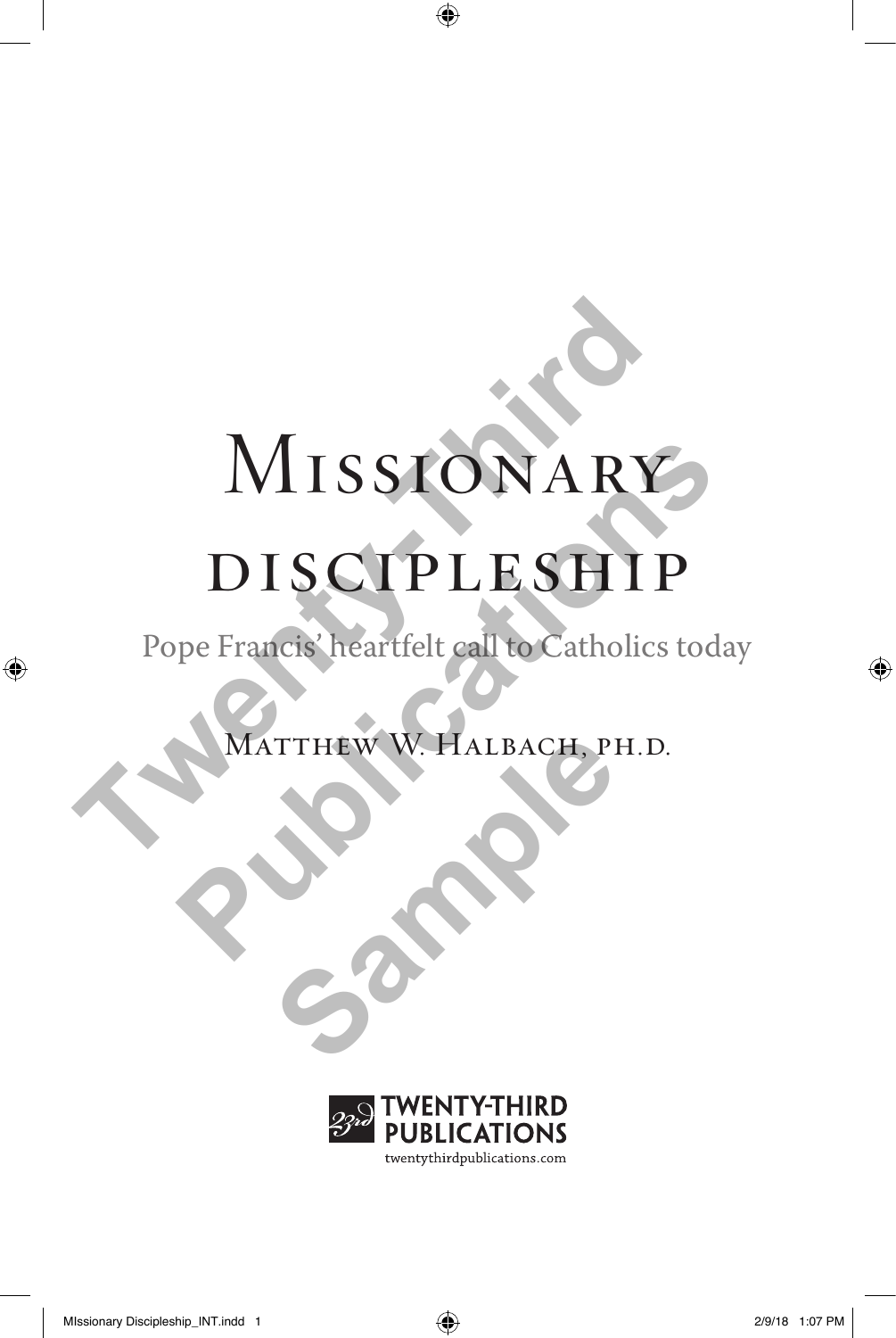TWENTY-THIRD PUBLICATIONS One Montauk Avenue, Suite 200 New London, CT 06320 (860) 437-3012 or (800) 321-0411 www.twentythirdpublications.com **TWENTY-THIRD PUBLICATIONS**<br>
New London, CT 06320<br>
New London, CT 06320<br>
(860) 437-3012 or (800) 321-0411 **PUBLICATIONS**<br> **PUBLICATIONS**<br> **PUBLICATIONS**<br>
SO) 437-3012 or (800) 321-0411<br>
PUBLICATIONS<br>
PUBLICATIONS<br>
PUBLICATIONS<br>
PUBLICATIONS<br>
PUBLICATIONS ARE RESPONDED TO A PUBLICATIONS<br>
PUBLICATIONS ARE RESPONDED TO A PUBLICAT

Copyright © 2018 Matthew W. Halbach, Ph.D. All rights reserved. No part of this publication may be reproduced in any manner without prior written permission of the publisher. Write to the Permissions Editor. IRD PUBLICATIONS<br>
Avenue, Suite 200<br>
CT 06320<br>
or (800) 321-0411<br>
rdpublications.com<br>
118 Matthew W. Halbach, Ph.D. All rights rese<br>
publication may be reproduced in any manner<br>
virtten permission of the publisher. Write t

Cover photo: © Olga\_Anourina / Shutterstock.com

ISBN: 978-1-62785-360-6 Printed in the U.S.A.



**One A** division of Bayard, Inc.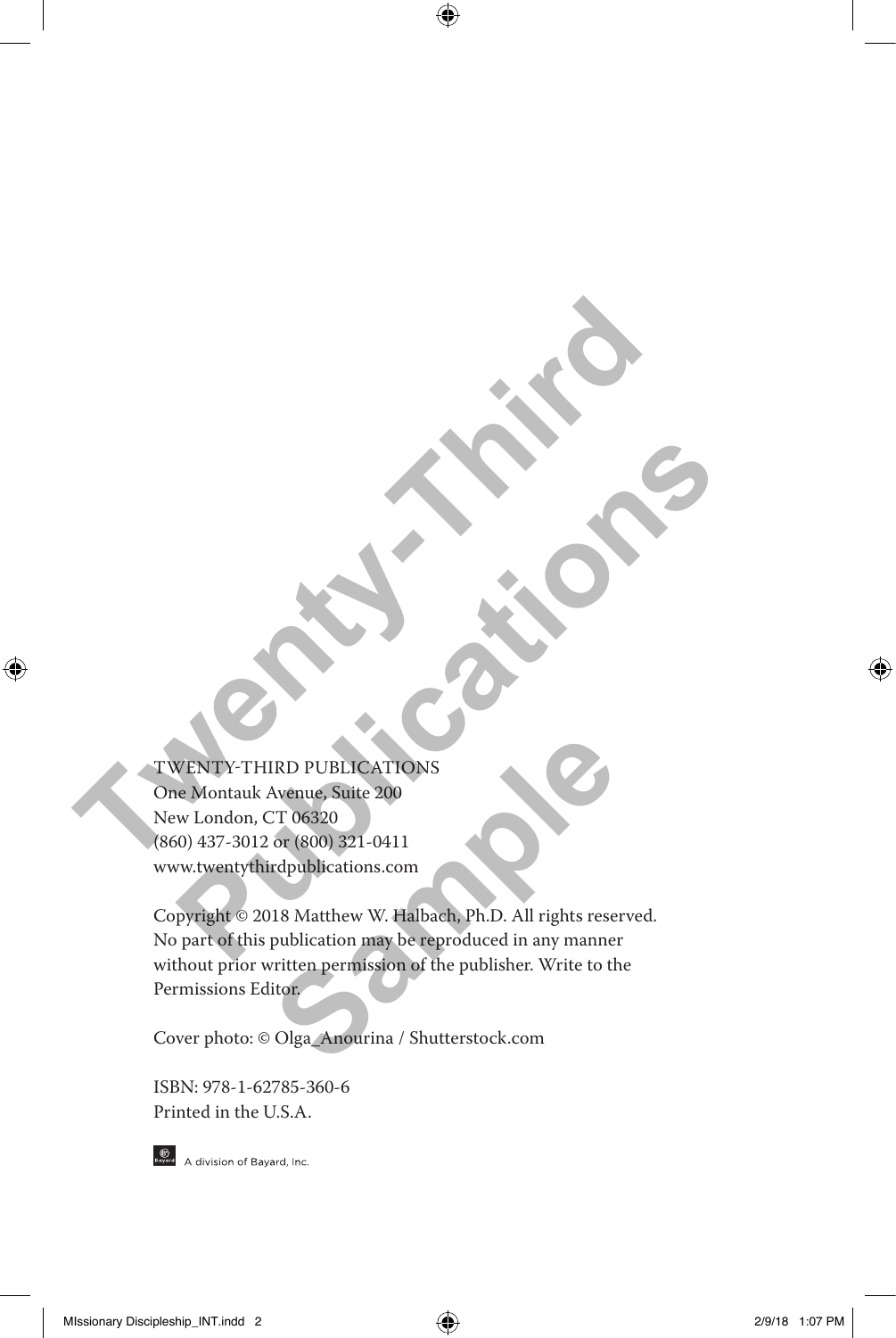#### CONTENTS

| CUNIENI 5                       |    |
|---------------------------------|----|
|                                 |    |
| Introduction                    |    |
| <b>CHAPTER ONE</b>              |    |
| A "New Discipleship"            |    |
| for the New Evangelization      | 11 |
| <b>CHAPTER TWO</b>              |    |
| "Missionaries Wanted":          |    |
| No Saints or Preachers, Please! | 19 |
| <b>CHAPTER THREE</b>            |    |
| They Were in My Backyard        |    |
| <b>This Whole Time?</b>         | 25 |
| Our Own Backyard                | 31 |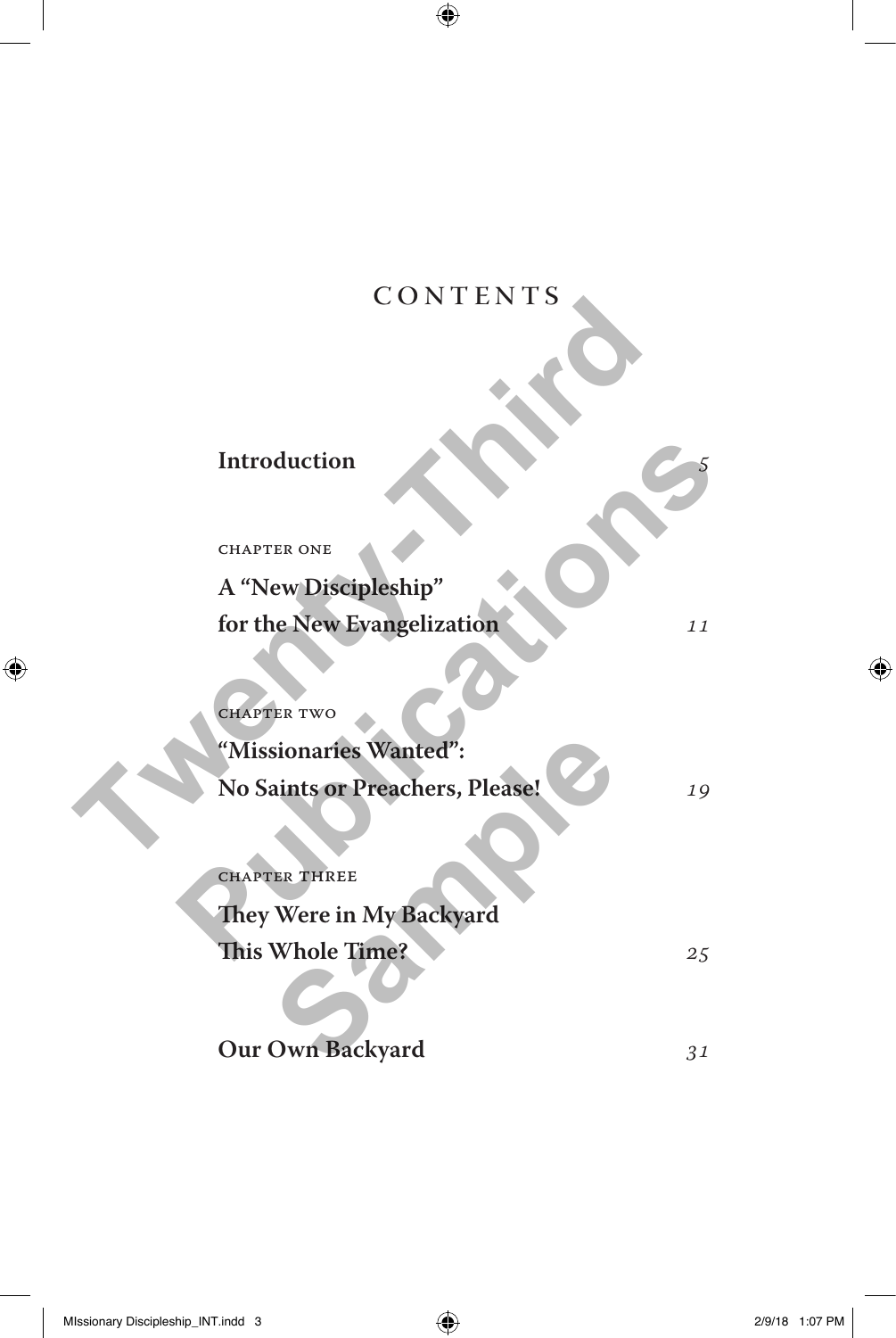

#### **INTRODUCTION**

### A Short Response to Three Important Questions about Missionary Discipleship INTRODUCTION<br>
A Short Response to The<br>
Important Questions ab<br>
Missionary Discipleshi<br>
WHAT IS MISSIONARY DISCIPLESHIP?<br>
WHAT IS MISSION ARY TO DO WITH ME?<br>
WHAT DOES IT HAVE TO DO WITH ME?<br>
WHERE ARE THE MISSION FIELDS IN **Publications ASSOCITES AND THE SUBLICATE CONTRACT SUBLICATE SUBLICATE OF ORDER ARE THE MISSION FIELDS IN MY LIFE?**<br>WHAT IS MISSIONARY DISCIPLESHIP?<br>WHERE ARE THE MISSION FIELDS IN MY LIFE?<br>WHERE ARE THE MISSION FIELDS IN

WHAT IS MISSIONARY DISCIPLESHIP? WHAT DOES IT HAVE TO DO WITH ME? HERE ARE THE MISSION FIELDS IN MY LIFE?

his booklet offers brief "responses" (not answers) to these questions, along with explanations given in the form of story, reflection, and prayer. Why only "responses" and not "answers"? Because only you, dear reader, can these questions, along with explanations given in the form of story, reflection, and prayer. Why only "responses" and not "answers"? Because only you, know how God is calling you, personally, to become a missionary disciple. How you respond to this call is unique to your situation in life, your gifts, and personality. This is your journey! HAT IS MISSIONARY DISCIPLESH<br>
HAT DOES IT HAVE TO DO WITH<br>
IE ARE THE MISSION FIELDS IN M<br>
IS DOOKLE Offers brief "responses" (no<br>
these questions, along with explanat<br>
the form of story, reflection, and pray<br>
"responses"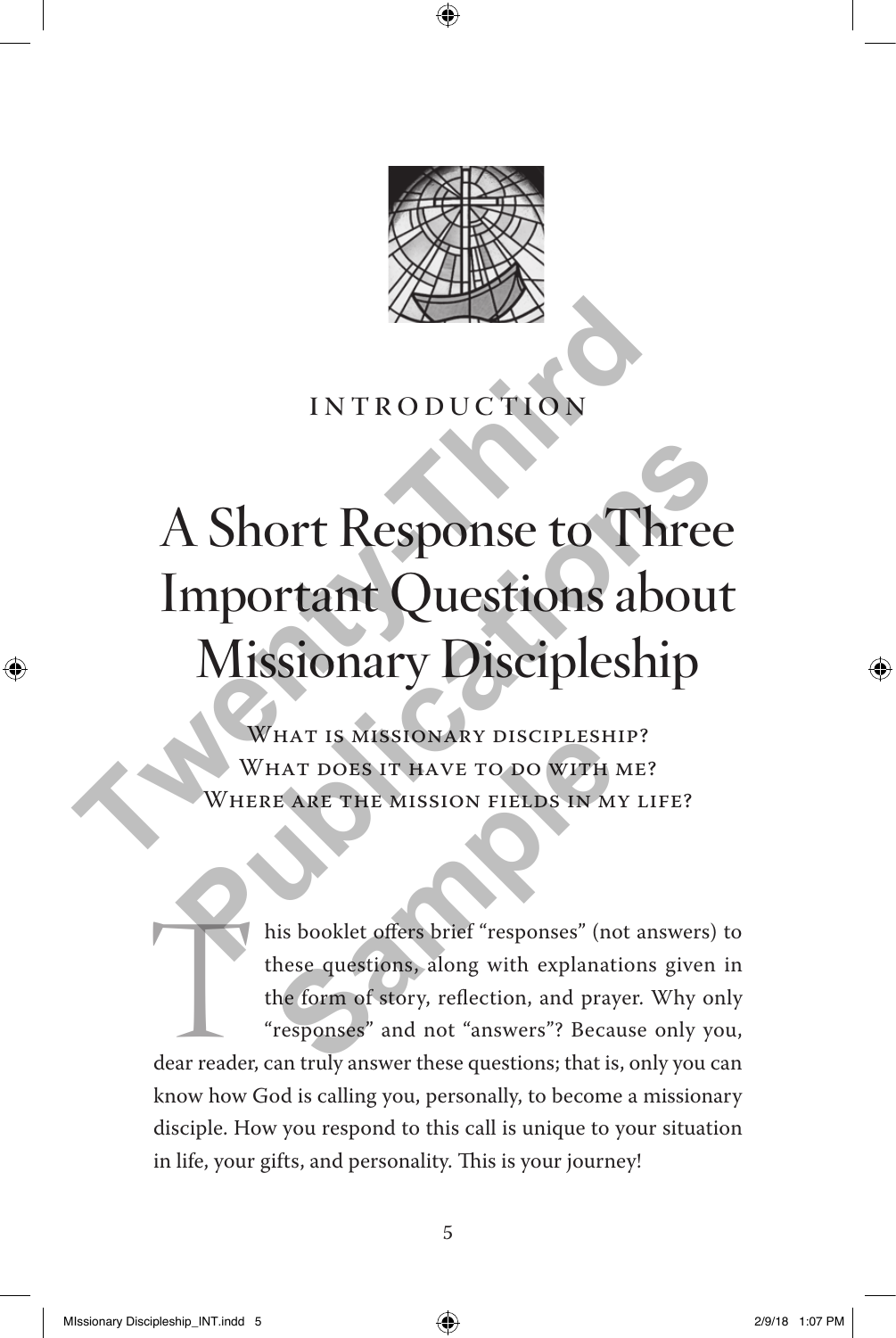#### CABBAGE *and* CONVERSION

To understand what missionary discipleship is, let's begin with a story. Each story in this booklet is personal in nature. The "personal touch" adds something that is persuasive and memorable in a way that a generic story cannot. Moreover, stories help to drive home a point; they can stir up our hearts and minds to consider a new view and way of doing things. The Church today needs to be thinking about (and doing) evangelization in new ways. The Church needs missionary disciples!

At the beginning of my first book, *Becoming a Parish of Mercy*, I introduced a friend of mine, Fr. Mike Phillips, who has played the role of spiritual companion for almost eighteen years. Through his accompaniment, I have learned to embrace God's mercy and share it with others. Now, I am introducing two more "characters": Joshua and Inga. Each in their own unique way, and out of their individual experience of Christ's love for them, has helped me to understand and see missionary discipleship in action long before there was a term for it. This story, and those to follow, are stories of people choosing (and sometimes daring) to put love into action. touch" adds something that is persuasive and memorable<br>that a generic story cannot. Moreover, stories help to drive<br>point; they can stir up our hearts and minds to consider a n<br>and way of doing things. The Church today nee out (and doing) evangelization in new ways. The Church needs<br>issionary disciples!<br>At the beginning of my first book, *Becoming a Parish of Mercy*,<br>introduced a friend of mine, Fr. Mike Phillips, who has played<br>e role of sp

This story is not a model per se. It's an unusual example of accompaniment, in that the people involved are a little intrusive, even pushy at times. Accompaniment tends to work best when it is a gentle, gradual growth process. But this is what happened. This is my story. and see missionary discipleship in action<br>erm for it. This story, and those to follo<br>posing (and sometimes daring) to put lov<br>is not a model per se. It's an unusua<br>ent, in that the people involved are a lit<br>times. Accompan

I was attending the University of Iowa at the time. No dates are needed. All you need to know is that I am older now than I was then. It was my senior year, and I was worried about whether or not I had chosen the wrong major (a little late for that!). Mom, can I have some more money for tuition, please? Answer: I took a part-time job at Barnes and Noble, working in their Starbucks café.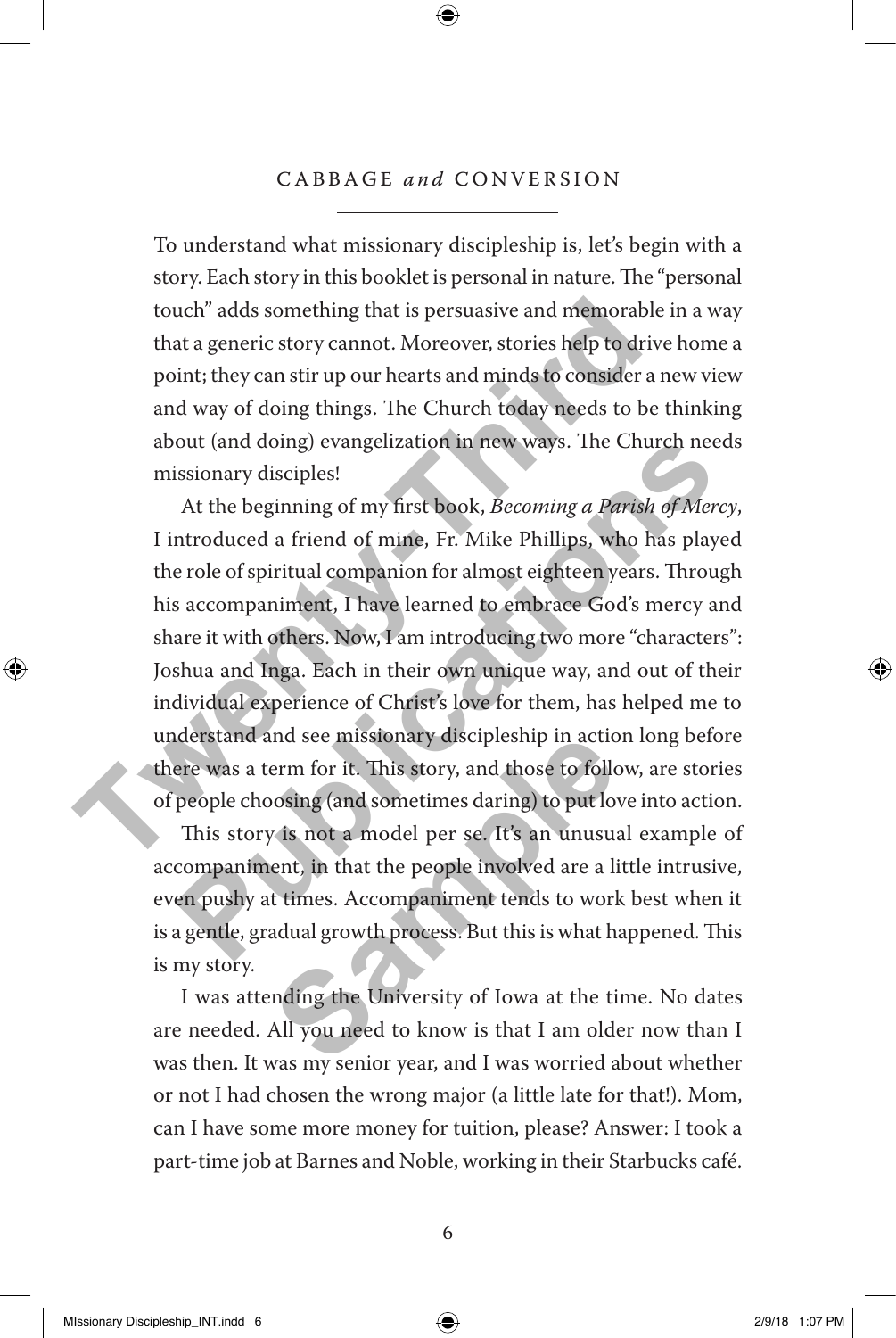Management soon hired a young man named Joshua. Joshua was nineteen and had just converted to the Catholic Church from a Southern Baptist tradition. He was on fire for the faith, and he wanted everyone to know it! For some mysterious—perhaps, providential—reason, Joshua and I were always scheduled to work together. At first, Joshua's zeal for God was endearing, but it soon became annoying. I hate to admit it, but what bothered me so much was how I envied the joy he was experiencing, the joy of being loved by God and not being afraid to share it.

Joshua was a humble guy when it came to most things, but he was boisterous, even over-the-top about his newfound Catholic faith. Each work day, Joshua kept hidden underneath his register a copy of the *Catechism of the Catholic Church*. While he was reading the *Catechism*, he would elbow me once in a while and say something like "Hey, man. Did you know that the Eucharist is really the Body and Blood of Jesus and not just a symbol?" or "Hey, man. Isn't it awesome how the Catholic Church goes all the way back to Jesus?" While I thought his talking points were interesting, I would hardly have said they were "awesome." haps, providential—reason, Joshua and I were always sche<br>work together. At first, Joshua's zeal for God was endearin<br>soon became annoying. I hate to admit it, but what both<br>so much was how I envied the joy he was experienc ing loved by God and not being atraid to share it.<br>
Joshua was a humble guy when it came to most things, but he<br>
so boisterous, even over-the-top about his newfound Catholic<br>
th. Each work day, Joshua kept hidden underneat

The fact was I just wasn't interested in Catholicism, even though I was a card-carrying Catholic who went to Mass once in a while and definitely at Christmas and Easter. (Shout out to all my fellow "C & E-rs." Keep doing what you're doing. Just know that you are loved and welcomed, and that the calendar includes fifty-two Sundays a year, not just two!) Example I thought his talking points were interested in Catholicism<br>
They were "awesome."<br>
They wasn't interested in Catholicism<br>
carrying Catholic who went to Mass of<br>
y at Christmas and Easter. (Shout out to<br>
deep doing

Joshua's excitement and zeal were the fruit of his response to having come into full communion with the Catholic Church. He had no idea what "missionary discipleship" was, but he knew God's love for him. He wanted to share the good news of Jesus that he had discovered in the Church, especially in its teachings, which is what made them so awesome.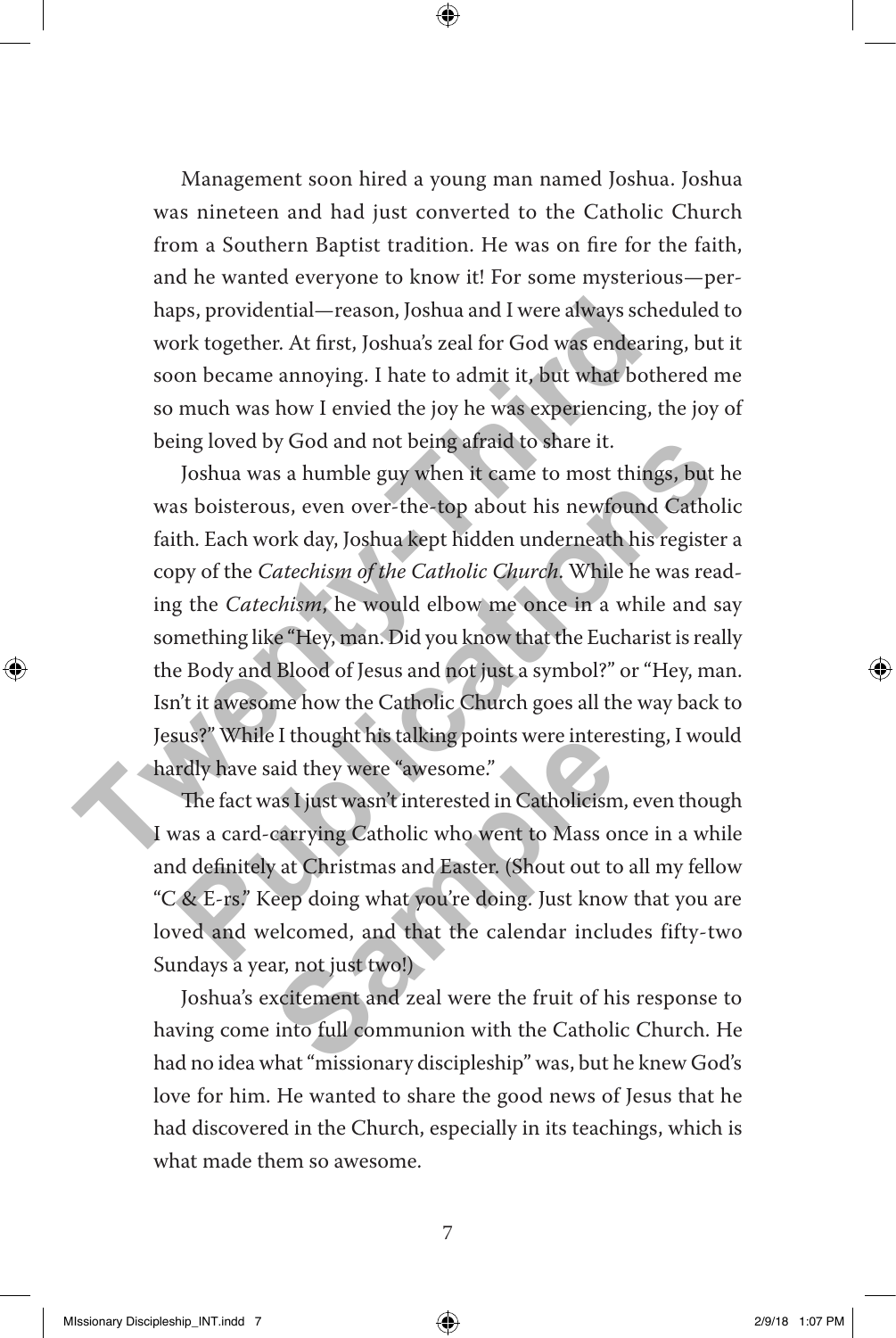Joshua soon allowed God's love for him to move him into action. He eventually invited me to go to weekday morning Mass with him at St. Wenceslaus in Iowa City. First off, I didn't even know there was such a thing as "weekday morning Mass." Second, I couldn't figure out why anyone would want to go during the week, especially since morning Mass began at 7 am. (I was a college student. "Sunrise" meant nothing to me.) Joshua convinced me to go by offering me breakfast afterward. Clever as a serpent, that boy (Mt 10:16)!

After Mass, I met Fr. Mike Phillips for the first time. He smiled at me and shook my hand. I remember being almost giddy, giving him a big smile in return. Father probably thought it was the Holy Spirit, but I was thinking about breakfast! But rather than go to IHOP or Denny's, Joshua drove me to a residential area and parked in front of this little ranch-style home. Out comes Inga with arms outstretched in greeting. This was the first time I had met her. out why anyone would want to go during the week, especia<br>morning Mass began at 7 AM. (I was a college student. "S<br>meant nothing to me.) Joshua convinced me to go by offer<br>breakfast afterward. Clever as a serpent, that boy

She kissed both of my cheeks—she's Austrian—and invited us into her home for breakfast. When I entered the living room, I smelled what could only be cabbage cooking. Inga handed me a copy of the Bible, the *Catechism of the Catholic Church*, and the latest edition of *Butler's Lives of the Saints*—not the four-volume set, thank God. During our conversation, Inga told me that she was the owner of the local Catholic bookstore, the Mustard Seed. It soon became apparent that I had been ambushed! She and Joshua were set upon saving my soul with strong-smelling cabbage and Catholic literature. Atter Mass, I met Fr. Mike Phillips for the first time. He smiled<br>me and shook my hand. I remember being almost giddy, giving<br>m a big smile in return. Father probably thought it was the Holy<br>irit, but I was thinking about It could only be cabbage cooking. Inga<br>Bible, the *Catechism of the Catholic Ch*<br>of *Butler's Lives of the Saints*—not the<br>d. During our conversation, Inga told m<br>f the local Catholic bookstore, the Mu<br>apparent that I had

(After getting to know Inga I learned that she had fallen in love with Christ, in part, through her reading of Scripture, the saints, and theology. Responding to God's love for her, she chose to become a missionary disciple by opening up the Mustard Seed bookstore, touching the lives of many local Catholics and seekers: another example of love leading to action.)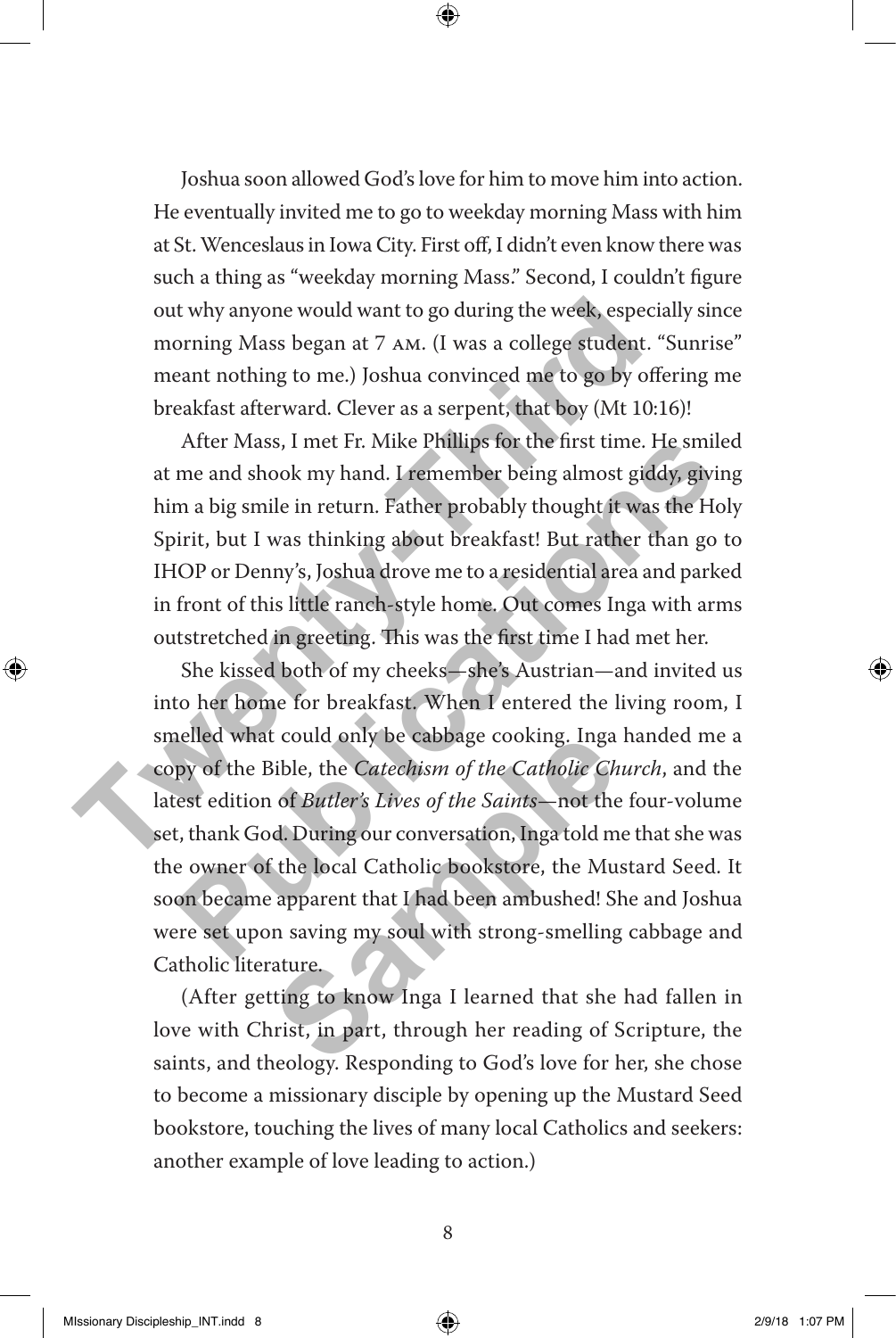During breakfast, Inga asked me, awkwardly, when I had last gone to confession. She didn't mince words. Reluctantly, I told her it had been eight years. She gasped and quickly picked up the phone and speed-dialed the St. Wenceslaus rectory. She said to the priest on the other end, "Father! Father! I have a young man here who hasn't been to confession in eight years. I am driving him over right now!" So off we went, back to the church I had just left. (Inga's missionary zeal was a bit overwhelming, to say the least! But her boldness paid off. I am grateful each day that she rushed me back to Fr. Mike and to Jesus, who had been waiting eight years to give me the gift of the assurance and the experience of being forgiven by God's great mercy.)

Inga pulled up in front of the rectory, handed me my new books, and told me to knock on Father Mike's door. Father greeted me and invited me into his house and we proceeded to have a two-hour conversation. This is not to suggest that I had two hours' worth of sins to confess. Father invited me to share a little bit about myself and to reflect upon the times I thought God had accompanied me along the way and the times I had tried to lose God at every turn. His willingness to listen and to affirm my goodness were remarkable. Yes, he is a priest; but he didn't have to answer Inga's phone call, and he certainly didn't have to open his door to me. He allowed God's love for him to stir him into action. priest on the other end, "Father! Father! I have a young m<br>who hasn't been to confession in eight years. I am driving h<br>right now!" So off we went, back to the church I had just lef<br>missionary zeal was a bit overwhelming, Idness paid off. I am grateful each day that she rushed me back<br>Fr. Mike and to Jesus, who had been waiting eight years to give<br>the gift of the assurance and the experience of being forgiven<br>God's great mercy.)<br>Inga pulled Example the times I thought God had acc<br>y and the times I had tried to lose God<br>sss to listen and to affirm my goodness<br>is a priest; but he didn't have to answer<br>ertainly didn't have to open his door to m<br>r him to stir him

It was a liberating confession. I felt renewed. My spirit was a little lighter, which helped to compensate for the weighty books I had received. I did eventually open them...and later received my Ph.D. in Catechetics from The Catholic University of America. Today, my home is wall to wall with books containing a lot of wisdom, which, like Joshua, I can only describe as "awesome."

We are called to discover the joy of the gospel and to share that joy with others. Fundamentally, this discovery is made through the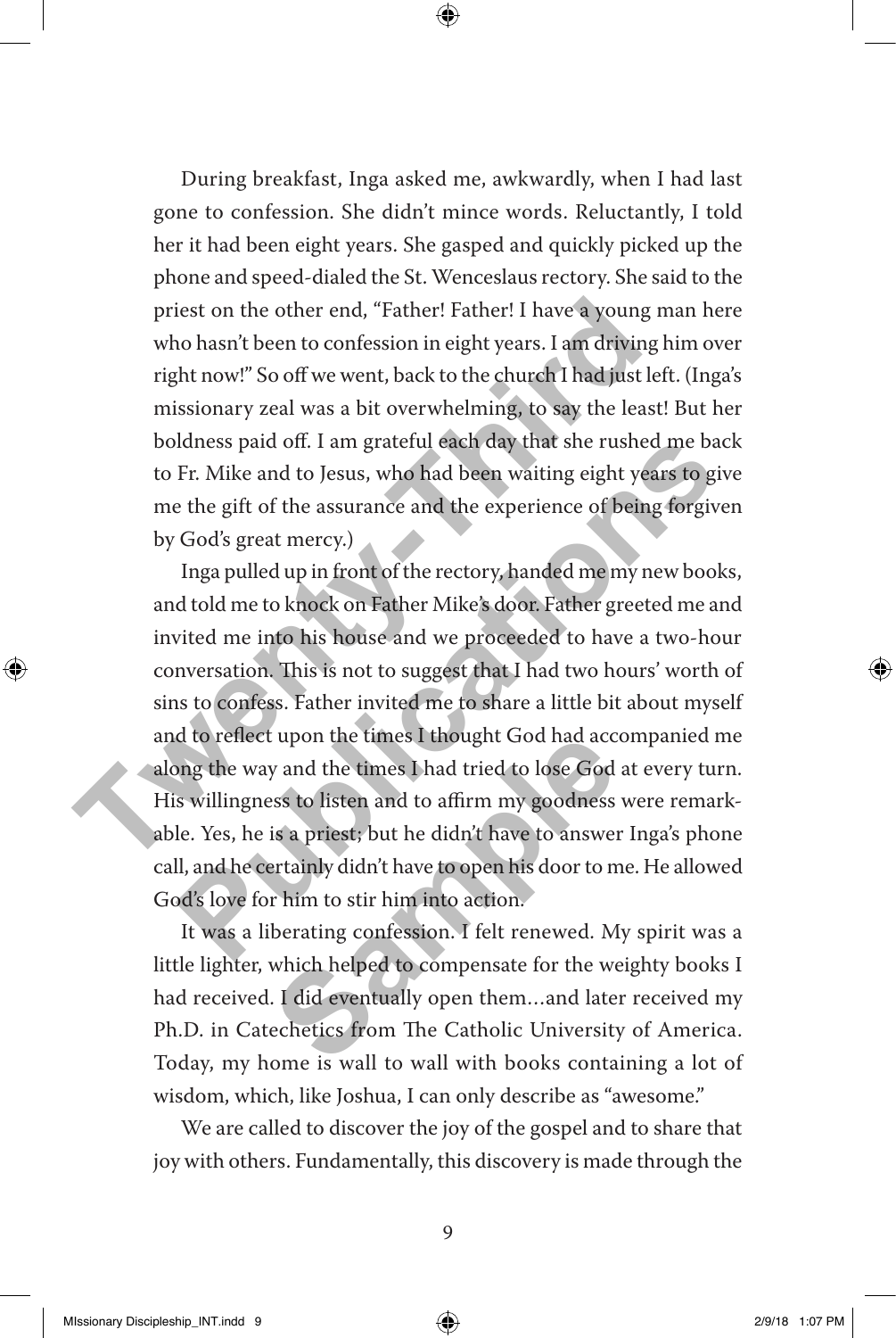witness of missionary disciples: people who, in their own unique (and sometimes awkward) way, demonstrate how the good news of Christ is alive in them, people who are willing to put God's love for them into action.

**Twenty-Third Islands Publications** Sample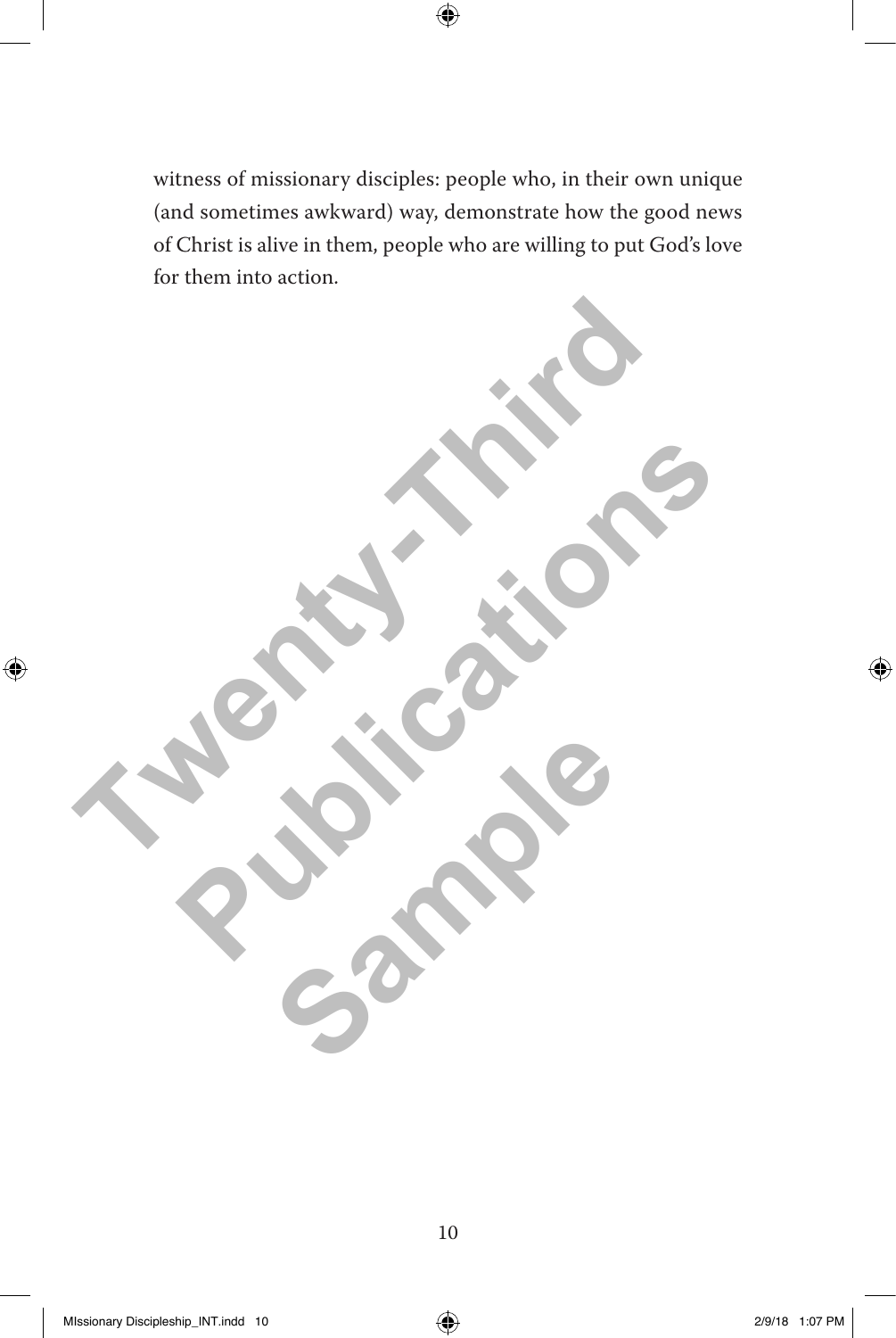

#### chapter one

## A "New Discipleship" for the New Evangelization **CHAPTER ONE**<br> **CHAPTER ONE**<br> **The New Discipleship"** for the New Evangelization<br>
sponding to the first question proposed<br>
Introduction – What is missionary discipleship

esponding to the first question proposed in the<br>Introduction—What is missionary discipleship?—this<br>chapter will touch on two things: First, the rise of the<br>New Evangelization in the Catholic Church which,<br>today, requires a Introduction—*What is missionary discipleship?*—this chapter will touch on two things: First, the rise of the New Evangelization in the Catholic Church which, today, requires a renewed focus on the missionary element of discipleship. Second, how the shape of missionary discipleship points to the "accompaniment" of others into a deeper encounter with Christ in the Church (as Pope Francis said in *The Joy of the Gospel*, no. 169). This accompaniment is rooted in the disciple's desire to receive and share the mercy and love of God with others. **Publication**<br> **Publication**<br> **Publication**<br> **Publication**<br> **Publication**<br> **Publication**<br> **Publication**<br> **Publication**<br> **Publication**<br> **Publication**<br> **Publication**<br> **Publication**<br> **Publication**<br> **Publication**<br> **Publication** sponding to the first question prom<br>
Introduction—*What is missionary discip*<br>
hapter will touch on two things: First,<br>
New Evangelization in the Catholic C<br>
es a renewed focus on the missionary excond, how the shape of mi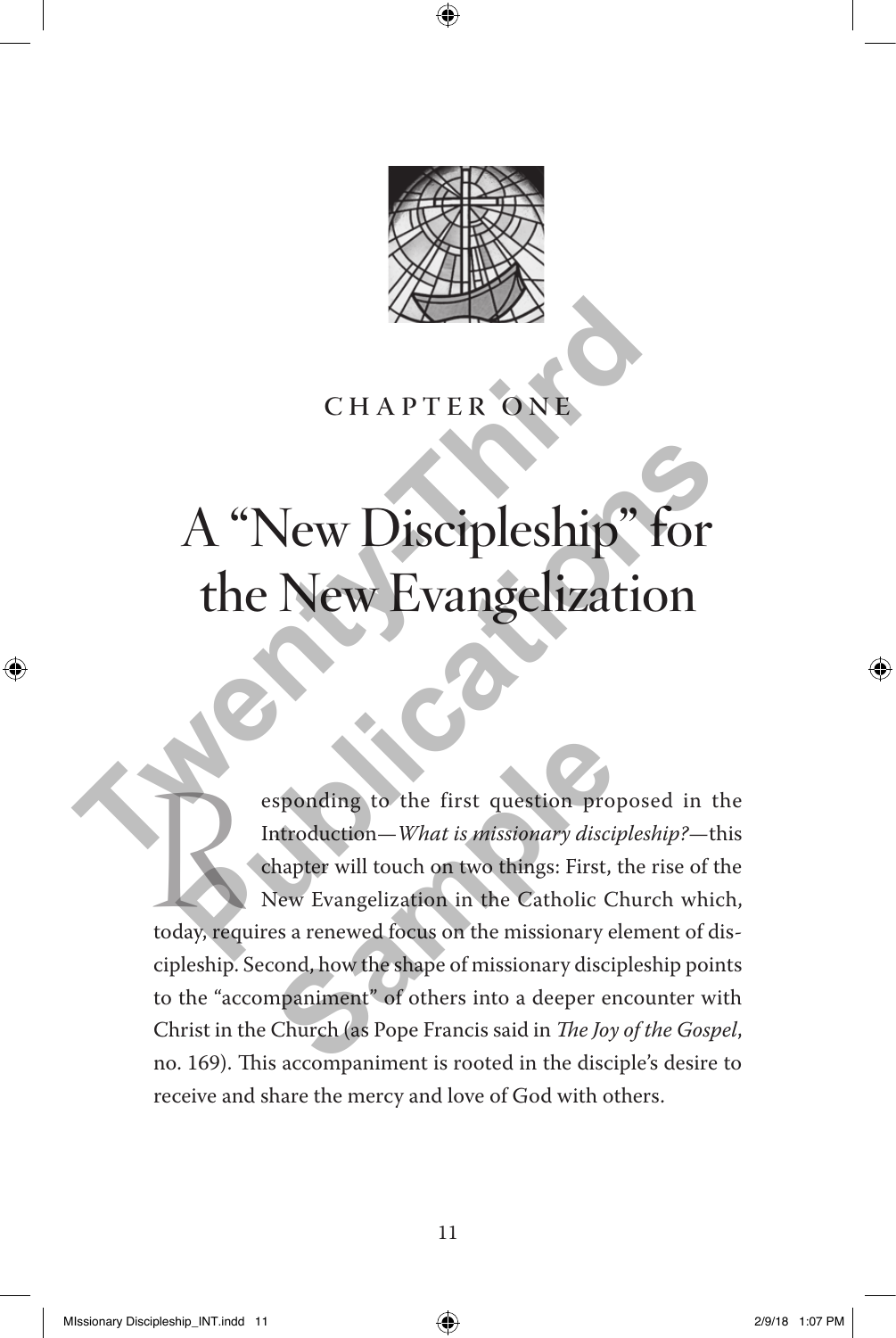#### CHARISMATA *and* CONVENTS

As before, let's begin with a story of missionary discipleship in action. I was two days away from beginning my first semester of graduate studies at Franciscan University in Steubenville, Ohio. My car was packed, ready to make the long trek from Des Moines, Iowa, to the university. My phone rang, and the person on the other end told me that I no longer had an apartment to rent in Steubenville. A water main had burst, ruining the entire building.

I was shocked. I had no idea what I was going to do. I needed a place to live. I am no St. Francis, so sleeping on God's good earth, or in my car, while going to class was not even a remote possibility. I am a creature of comfort, for better or worse.

I couldn't find another apartment before I left Iowa. So I drove to Steubenville, figuring I would rent a hotel room until I could find a more permanent place. When I got to campus, the hotels in town were booked with families dropping their kids off at school. Also, it was a "Festival of Praise" weekend at the university, otherwise known as a "FOP." This is a charismatic event featuring witness talks, music, praise, and worship. It was my first FOP, and definitely the most memorable. graduate studies at Franciscan University in Steubenville<br>My car was packed, ready to make the long trek from Des<br>Iowa, to the university. My phone rang, and the persor<br>other end told me that I no longer had an apartment t eubenville. A water main had burst, ruining the entire building.<br>
I was shocked. I had no idea what I was going to do. I needed a<br>
ace to live. I am no St. Francis, so sleeping on God's good earth,<br>
in my car, while going

During the festival, a priest named Fr. John approached me and asked me if I was okay. I guess I didn't realize I was wearing my anxiety on my face. I told him my situation: that I didn't have a place to stay. He immediately called a friend of his (Fr. Dunfee) and asked if I could stay at the parish convent over in Mingo Junction, a town about five miles from Steubenville. (The sisters who lived in the convent had recently moved out.) Father John and I were soon on the way to my new "home": a massive house with several bedrooms and baths, scented candles, tea sets, floor to ceiling wood paneling, shag carpeting, and pastel colored wallpaper Testival of Praise<sup>-</sup> weekend at the unity<br>is a "FOP." This is a charismatic event feat<br>praise, and worship. It was my first FOP,<br>morable.<br>he festival, a priest named Fr. John ap<br>e if I was okay. I guess I didn't realize I